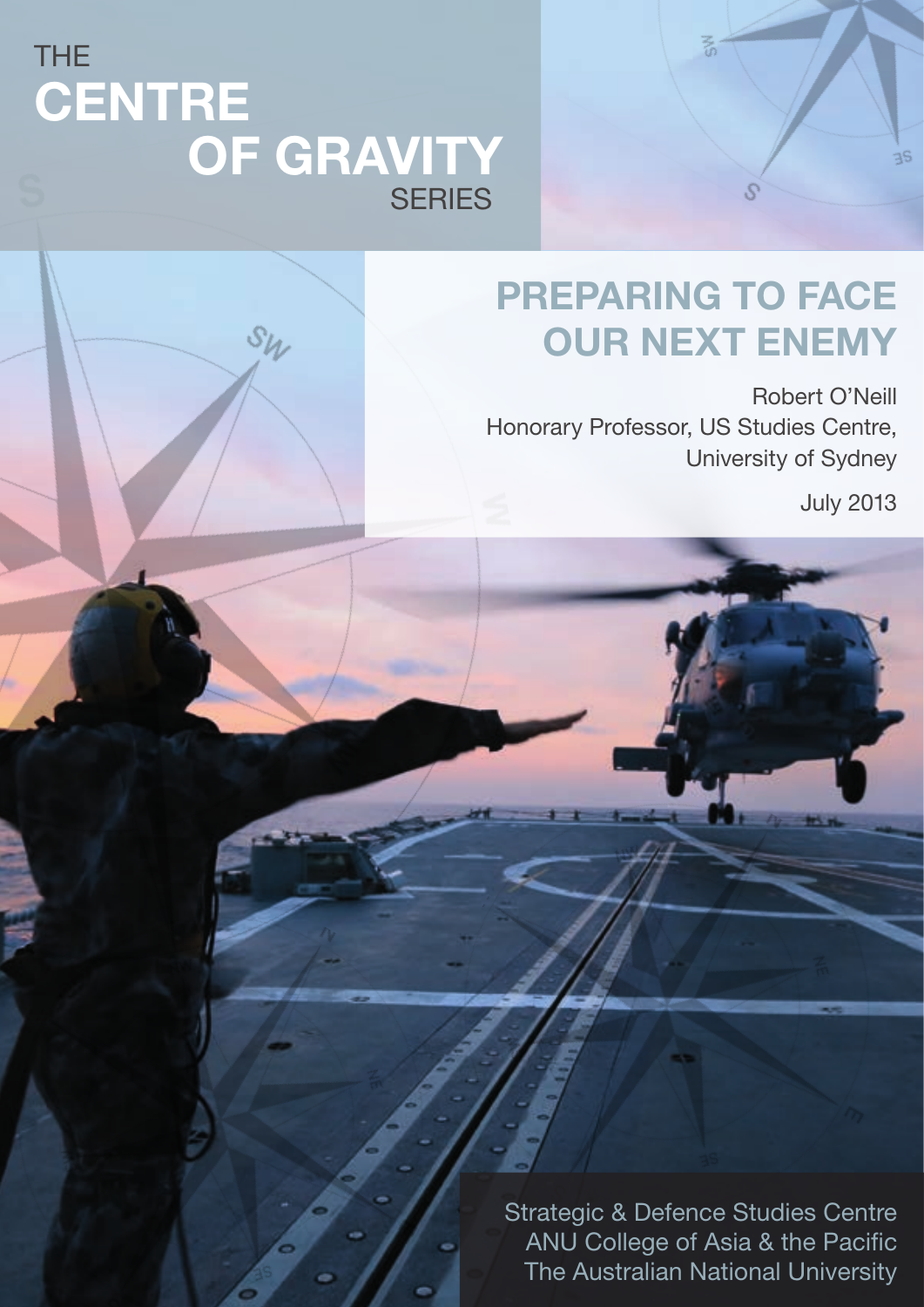### ABOUT THE SERIES

The *Centre of Gravity* series is the flagship publication of the Strategic and Defence Studies Centre (SDSC) based at The Australian National University's College of Asia and the Pacific. The series aspires to provide high quality analysis and to generate debate on strategic policy issues of direct relevance to Australia. *Centre of Gravity* papers are 1,500-2,000 words in length and are written for a policy audience. Consistent with this, each *Centre of Gravity* paper includes at least one policy recommendation. Papers are commissioned by SDSC and appearance in the series is by invitation only. SDSC commissions up to 10 papers in any given year.

Further information is available from the *Centre of Gravity* series editor Dr Andrew Carr [\(andrew.carr@anu.edu.au\).](mailto:andrew.carr%40anu.edu.au?subject=)



### ABOUT THE AUTHOR

Dr Robert O'Neill, AO is Honorary Professor at the US Studies Centre. One of the world's leading experts on strategic and security studies, O'Neill previously served as Director of the International Institute for Strategic Studies in London and then as Chichele Professor of the History of War and Fellow of All Souls College at Oxford University. Earlier in his career, O'Neill was Head of the Strategic and Defence Studies Centre at the ANU.

A prodigious author and editor, O'Neill wrote the Official History of Australia's role in the Korean War, influential reports for the Ford Foundation on reducing levels of conflict in the Asia-Pacific region, as well as dozens of academic books and innumerable articles and essays. Professor O'Neill is a Fellow of the Academy of Social Sciences in Australia and a Fellow of the Royal Historical Society in Britain.



*Centre of Gravity* series paper #9

© 2013 ANU Strategic and Defence Studies Centre. All rights reserved.

The Australian National University does not take institutional positions on public policy issues; the views represented here are the author's own and do not necessarily reflect the views of the University, its staff, or its trustees.

No part of this publication may be reproduced or transmitted in any form or by any means without permission in writing from the ANU Strategic and Defence Studies Centre. Please direct inquiries to [andrew.carr@anu.edu.au](mailto:andrew.carr%40anu.edu.au?subject=)

This publication can be downloaded for free at http://ips.cap.anu.edu.au/sdsc/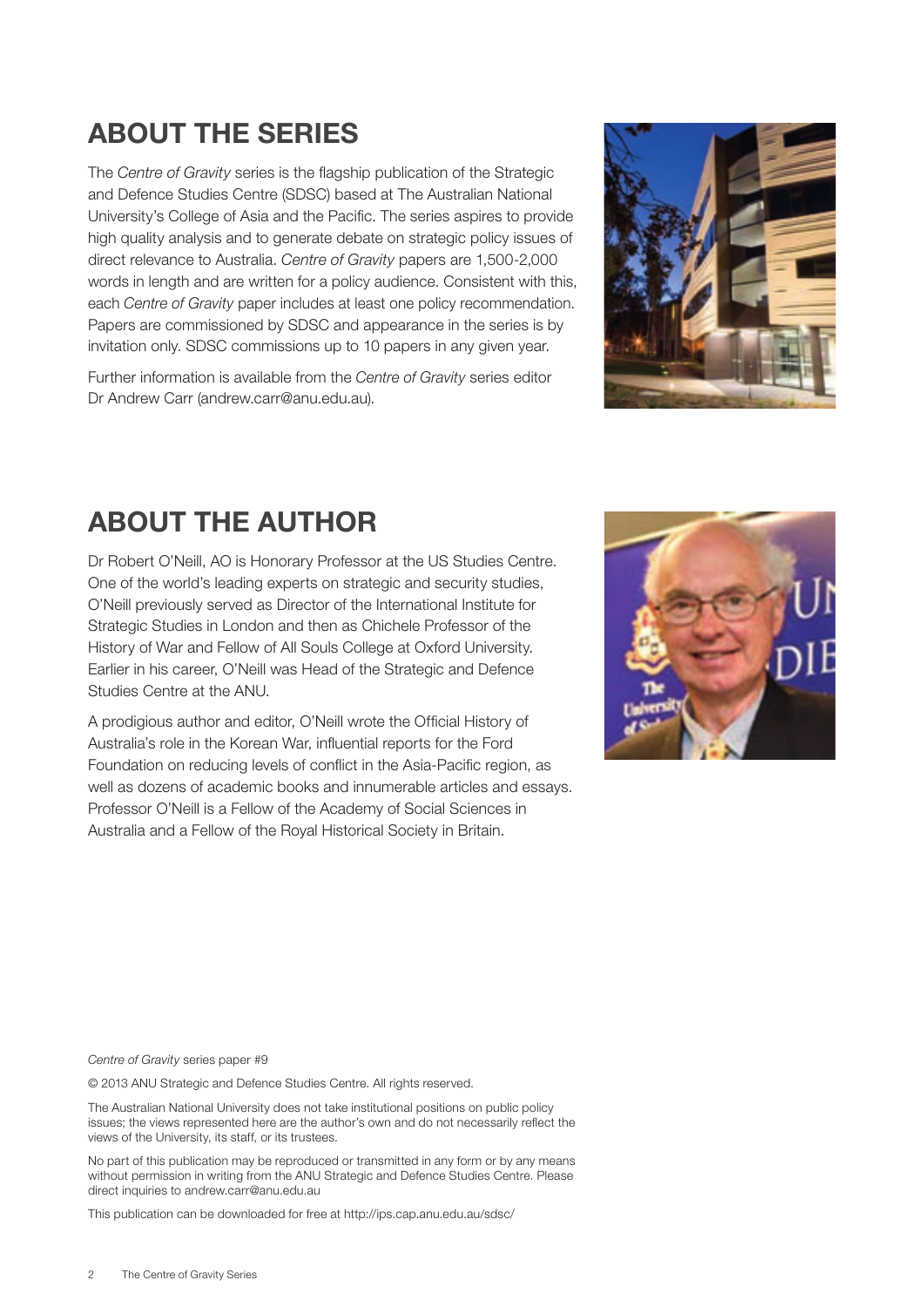#### EXECUTIVE SUMMARY

- The ADF needs to be prepared for four main tasks: defence of Australian sovereign territory; assist larger international forces; counter-insurgency; and disaster relief.
- With rising demand for land, resources and food, Australia is at greater risk of threats from major powers.
- The ADF needs to continue developing the skills of operating effectively in the Middle East and South-west Asia.
- The ADF needs to study and work with the forces of our allies, especially in the matter of command and control for each of its tasks.

#### POLICY RECOMMENDATIONS

Australia has to use the post-Afghanistan period to create a foundation on which we can base our security over the decades ahead. The ADF needs to focus on raising the costs of major power aggression, while sustaining counter insurgency, coalition and disaster relief skills. Significantly higher spending will be required to ensure national security, though building the public case is a task for Government leaders not the Defence Department or the ADF.

As the Australian Defence Force (ADF) prepares to leave combat operations in Afghanistan in 2014, a question arises as to who our next enemy might be. For what contingencies should the ADF train? How should our forces be organized, equipped, commanded and deployed in the interval between 2014 and the next possible assignment? Shall we prove to be very good at preparing to fight our latest war, which will probably never repeat itself, or might we be able to take a well-founded look into the future and prepare the ADF for the challenges it will actually have to face?

#### Major Tasks

Looking ahead I can see four major types of task for the ADF: defence of our sovereign territory; contribution of contingents to larger international forces, both regionally and globally; counter-insurgency operations; and disaster relief. This is not to say that I agree that all of these types of task should be undertaken, but it is only realistic to accept that they probably will be required of the ADF should future Australian governments be anything like their predecessors. Let me turn to each of these four tasks in turn and consider ways in which they might arise, the nature of probable enemy use of force against us, the skills and capacities required by the ADF, and the organization and support it will need to succeed in carrying out each of these missions.

#### Defence of Sovereign Territory

The first and most basic requirement for the ADF is to be able to defend Australian sovereign territory. Only once, in 1942, has our sovereignty been under severe threat. The nature of world politics is changing however, and international society in the 21<sup>st</sup> century could prove to be dangerous for a large, well-endowed but sparsely populated country like Australia. Population pressures, environmental degradation, climate change and bad government are likely to cause international conflicts in ways that have not arisen often in kinder eras, when populations were not so dense and the world's food production capacity was not under threat from other activities such as mining and chemical spills. Demand for minerals and energy will rise and place more pressure on international relations, and the major powers may well seek to strengthen their own bases for competition with others by, in effect, taking over and exploiting medium and smaller powers. Australia could face threats rather like those which confronted weaker states of the  $18<sup>th</sup>$  and  $19<sup>th</sup>$  centuries.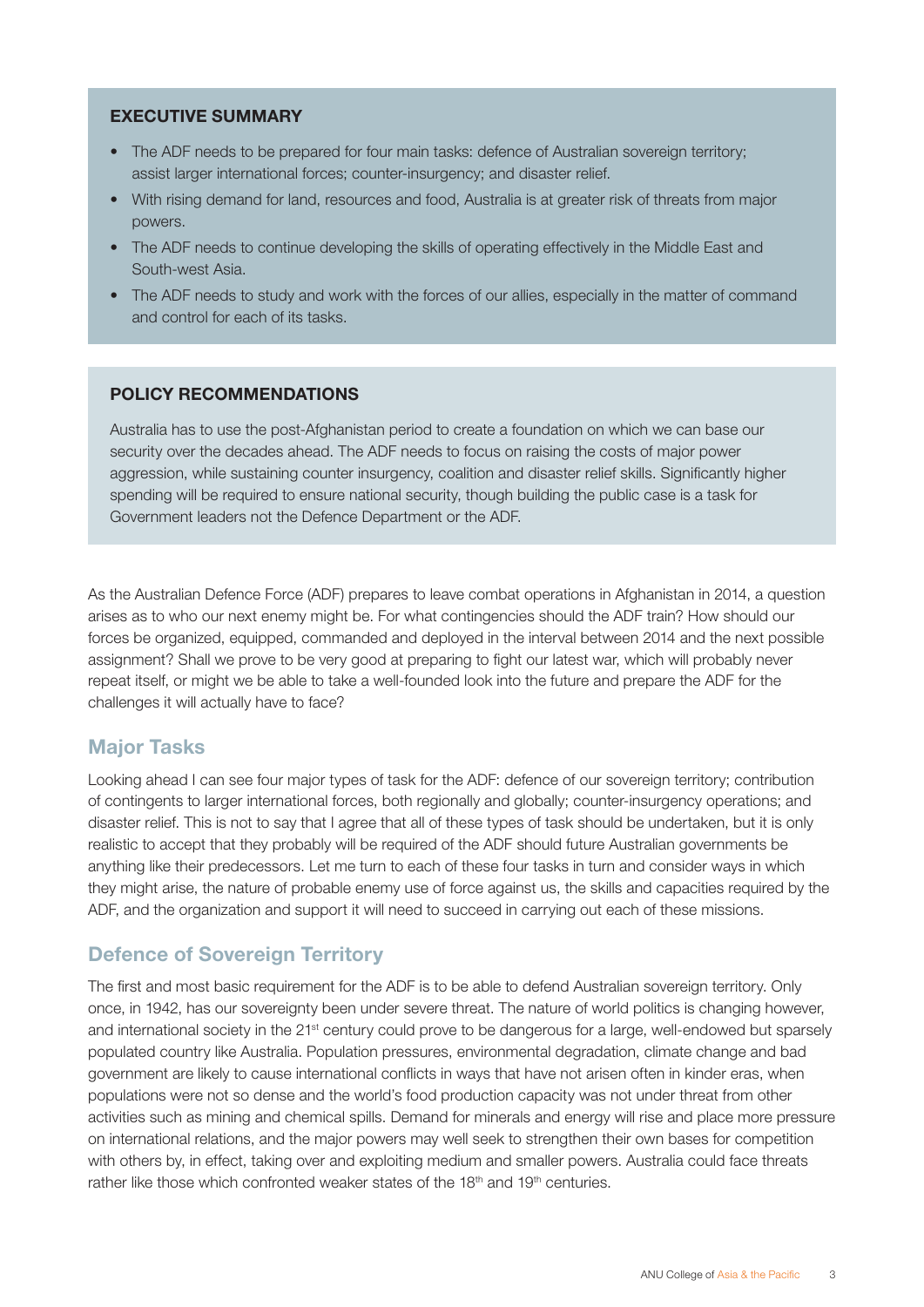The recently published Australian Defence White Paper does not analyze this type of threat to our security nor its implications for our defence strategy, force structure and national infrastructure. The White Paper focuses its discussion on multilateral threats, which fit well with the security context of the past sixty years, but which may not be as dominant over the coming sixty years as unilateral dangers. If large countries with huge populations experience diminishing availability of food, energy and other vital resources, their natural inclination might be to look around for another large country which has much smaller population pressures on its available food supply and resources, and decide simply to march in and take it all over. Who would spring to our defence in that situation? The answer is not as clear and certain as in the case of action that directly threatens other state interests in our region, especially if the "other state" includes the United States (US). Thus Australia has a relatively new kind of defence problem to live with, which can challenge our capacities severely.

As experts in the Strategic and Defence Studies Centre (SDSC) said in the 1970s, we cannot prevent threats to our sovereignty from arising but we can make it so difficult for would-be aggressor powers to have their way that they will be deterred from striking against us. This means that we must maximize the difficulties of crossing the sea and air gap surrounding Australia, as well as being able effectively to contest attempts at lodgment on land, especially in areas close to potential enemies in northern and western Australia.

Therefore the ADF needs a strong maritime defence component (navy and air force) as well as highly survivable forces on land. These forces need to train to meet advanced enemies who intend to make limited scale attacks on us. Our aim is to deter attack rather than always to be able to defeat an attack using maximum force. At that level it becomes a challenge for our major ally. We need naval, air and land bases to support defence operations in our most vulnerable and vital regions. But even these modest goals will require Australia to build and maintain substantial air and naval forces. These forces will be expensive to procure and maintain, and complex to operate. Recent levels of defence expenditure will not suffice for our national security in the future. Also the basing and support infrastructure requirements for the defence of our most vulnerable areas are substantial, and these will create further demands for increased defence expenditure. We could also benefit from partnership arrangements with allies and other friendly powers in terms of training, major exercises and equipment procurement.

#### Contribution to international forces, regionally and globally

Experience has shown that the most frequent demands on the ADF are likely to come from allies and other friendly powers who need help – especially of a political nature. The United States does not need Australian participation in order to turn around its prospects for victory in the field, but we can make a difference (which is appreciated) by showing that we approve of the cause for which US forces are committed, and can at least make a modest contribution to their success.

While I appreciate that many Australians would prefer the Government to minimize such commitments, none the less we have to be able to meet this sort of demand occasionally. In the case of Korea, Australia and all other members of the UN Command alliance there, are obliged by the Joint Policy Declaration of 27 July 1953 to return to the battlefront should North Korea renew its attack on the South. Indeed, Kim

**"** Recent levels of defence expenditure will not suffice for our national security in the future. **"**

Jong-un has said he will do just that, and that the Armistice Agreement is null and void in his view. Perhaps the Joint Policy Declaration no longer has much force or binding power, but this outcome cannot be assumed. Australia needs to be able to operate credibly and effectively with the US and other partners, especially South Korea, if its international friendships are to yield positive results.

More controversially, the ADF needs to continue developing the skills of operating effectively in the Middle East and South-west Asia against a wide variety of possible enemies, ranging from major national conventional forces, such as those of Iraq and Iran, to subnational insurgents such as Al Qaeda and other Jihadis. While some of Australia's terrain and climate closely resembles those of the Middle East, the complicating human dimension is missing from the local scene. Units of the ADF will need to refresh their Middle Eastern experience if they are to remain capable of operating there.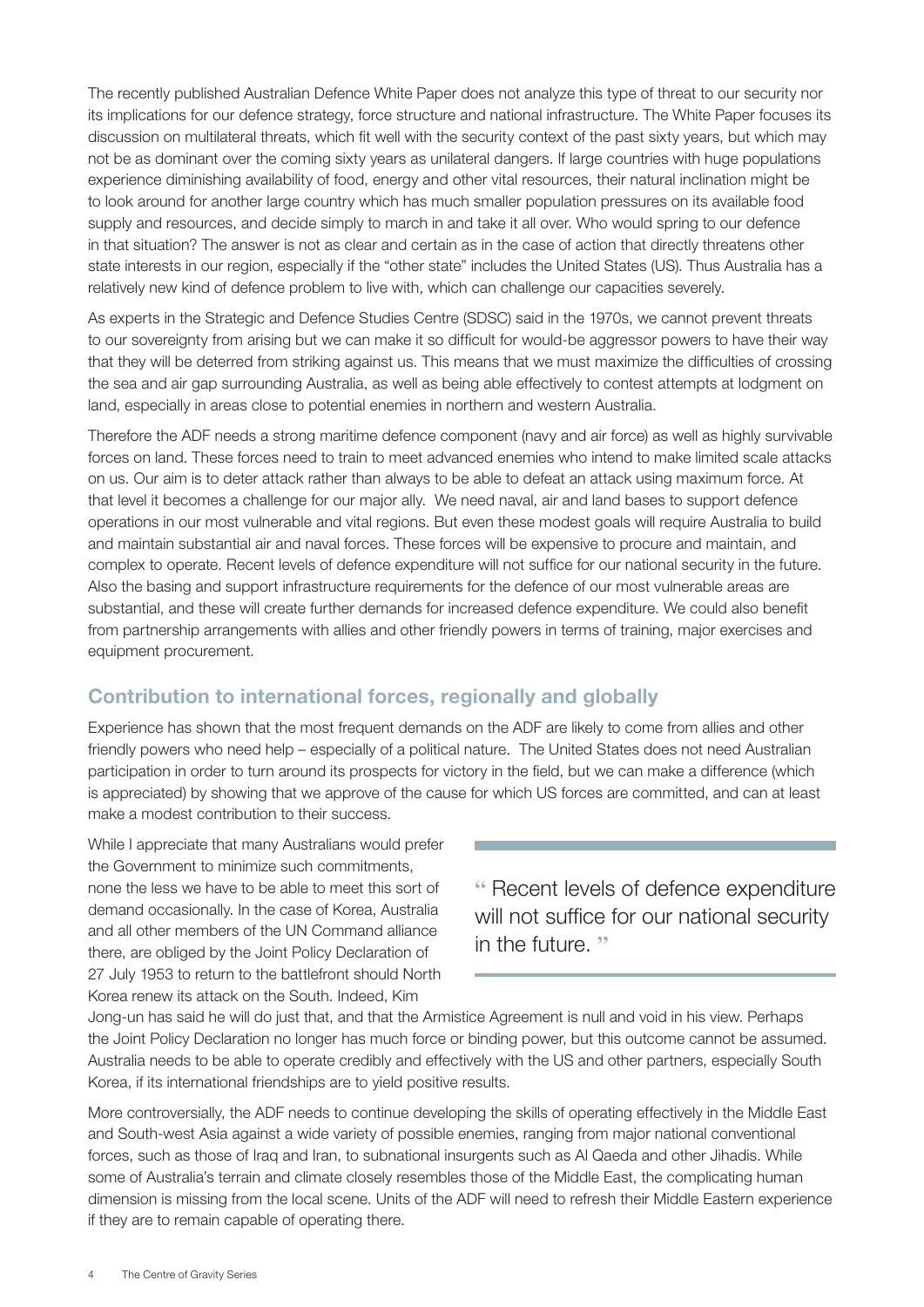One special category of international operation that may present itself is assistance to maintain the credibility of the United Nations (UN), or to restore its authority. While the UN faces many critics today, especially in the United States, it was, after all an American creation, and the world would be much the worse off were it to lose its authority and capabilities to help smaller powers and underdogs around the world. Discharging this responsibility could require the ADF to be able to operate over much of Africa,

**"** While the UN faces many critics today the world would be much the worse off were it to lose its authority and capabilities **"**

the Middle East, South and Central America, and the smaller island states of the Indian, Pacific and Atlantic oceans, in company with a wide range of other national partners. The types of operation required are likely to cover a wide part of the spectrum ranging from conventional to counter-insurgency operations, on land, at sea and in the air.

Let me now look at possible counter-insurgency tasks for the ADF.

#### Counter-insurgency locally and regionally

Counter-insurgency operations in themselves cover a wide spectrum, ranging from aspects of the Australian assistance program for the Solomon Islands Government over the past decade to the much higher profile operations of the counter-insurgency campaign in Afghanistan. Australia has been involved in counterinsurgency operations for a long time, beginning with the Malayan Emergency. We have learned much over the past sixty years and have won international praise for our skill and effectiveness in this field, The best way to learn counter-insurgency techniques is to practise them, and this will also be a special requirement for the training of the ADF, both in Australia and abroad. Because it is a wide and potentially controversial field, it would help if the ADF's counter-insurgency specialists could train and operate with others who are skilful at this business.

Given the high level of disorder that has existed in the Middle East over the past two decades, it is not difficult to imagine that there will be calls for Australian participation in counter-insurgency operations in that region. While the ADF should have the capacities to engage in such operations successfully, the Australian Government will have to be careful not to commit the Force to conflicts which are either inherently unwinnable, or liable to escalate into major regional wars beyond the level that United States public opinion will support.

The nature of counter-insurgency techniques will change as societies change. Like conventional military operations, new strategies and tactics are constantly evolving and training programs must take this factor into account. Some of this training can take place within Australia but it will also be important for counter-insurgency forces to hone their skills in the island states of the South Pacific, as well as in more distant regions which are being threatened by more powerful insurgencies, especially in the Middle East, South-west Asia and Africa. Training outside Australia should allow for co-operation with potential allies and less formal partners, and it needs to be done at a high level of proficiency, or the ADF's carefully built reputation might be damaged. It will be important that ADF personnel train and work with our allies, so that allied weaknesses and inherent differences in our approaches to insurgency problems are recognised and dealt with before we have to commence a new round of operations with other friendly forces.

New training programs must embrace the increasing role of social network media in connecting potential dissidents, i.e. politically and socially active young people, thereby possibly playing to a strong side of our own response capacity. But we must not take this for granted. Dissidents and insurgents can easily develop their skills in different ways and directions to ours.

#### Disaster relief

A fourth category of operational tasks for the ADF in the years ahead will be disaster relief. As populations grow, and climate change becomes more of a factor in determining whether our living environment is benign or dangerous, the ADF will, inevitably, have to assist with rescue and sustenance operations, in Australia and the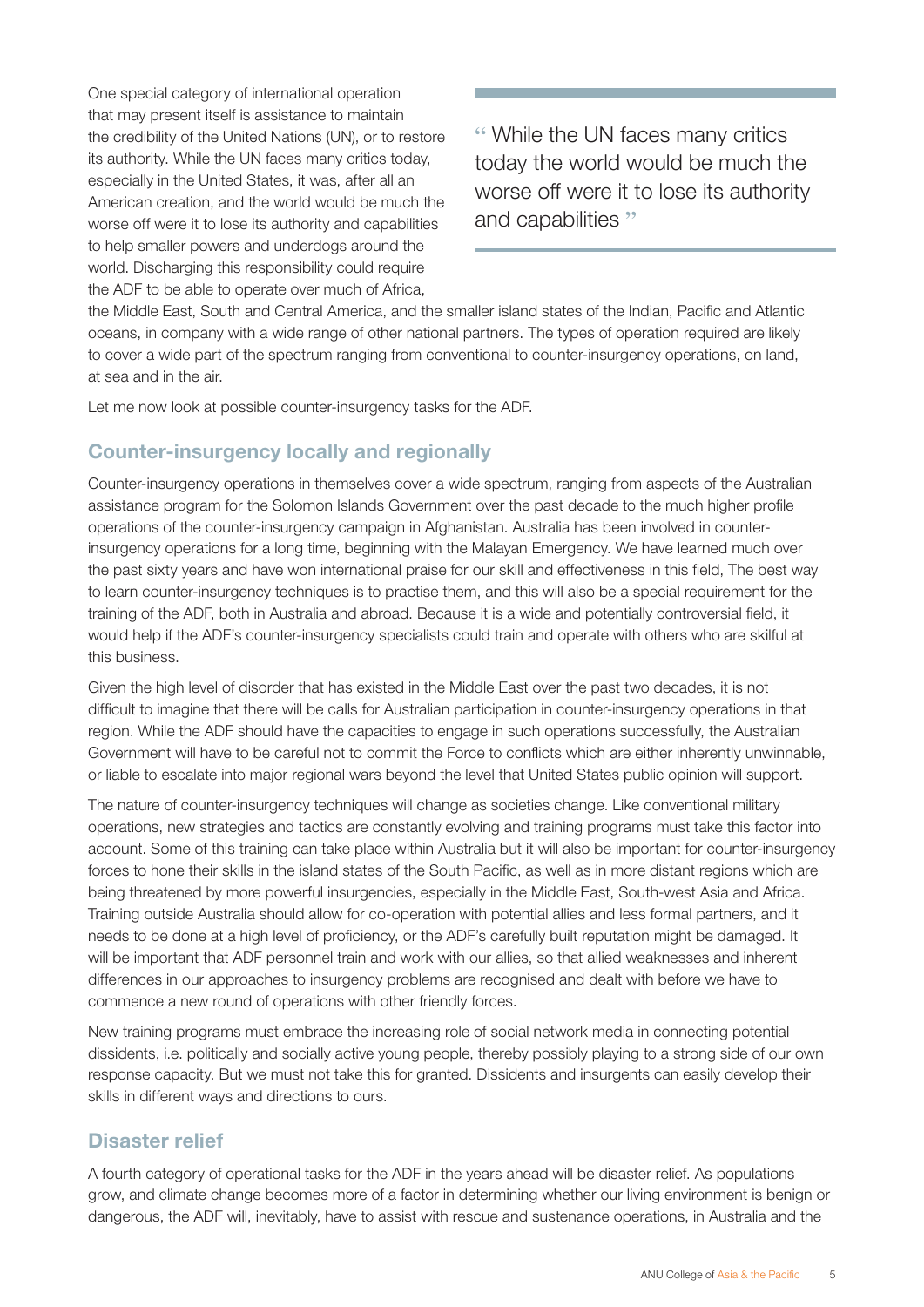South-west Pacific, South-east Asian, Indian Ocean and African regions. It may also have to develop, take charge of and implement major works programs to rectify the effects of harsh climate and geophysical change such as urban damage, floods, storms, bush-fires, volcanoes and tsunamis. Famine relief, reinforcement of public health programs and the containment and treatment of diseases are also likely tasks for the ADF in years ahead.

**"** nothing is more important than good ideas and well-trained leaders to put them into effect. **"**

These factors, reinforced by persecution and the poor quality of governments in many countries, are likely to lead to significant movements of people seeking refuge for their families and better prospects for themselves. While we may have great sympathy for those involved directly in this flow of humanity across the seas to Australia, it has none the less to be controlled. The ADF has to play a major part in the controlling mechanism. This role will become more difficult and delicate politically as refugees learn more about the techniques of gaining a foothold in the desired refuge country, and build more support in the international community. Hence the training and deployment requirements of this task are likely to grow over the decades ahead.

#### Command and Control Arrangements for these Tasks

All of these tasks are complex, and the delivery of their hoped-for beneficial impact will depend heavily on the knowledge, skills and quality of Australian armed service leadership. This leadership, in turn, can only function properly within the context of a national or allied command structure, suitably located, protected and provided with high capacity, secure communications and information handling technology. We need to do much more work on developing this national command structure, and training the men and women who are to command and staff it. We also need to study and work with the forces of our allies, especially in the matter of command and control for each of these four varieties of task.

We must also be able to field contingents made up of multiple armed services under Australian command if we are to retain a degree of national identity and control. For some missions, particularly disaster relief, the ADF will need to be able to work with appropriate civil agencies. In some cases it may have to co-operate with privately owned businesses and companies.

#### Training Requirements

The training challenges facing the ADF in developing useful response capacities for each of these four types of task are formidable, particularly if we wish to stand on our own feet and not see ourselves simply as an incremental addition to the power of larger allies. A considerable amount of the training required for the ADF can be done in Australia, thanks to its large surface area, diversities in climate and vegetation, and the length of its coastline. Also, once a certain level of proficiency has been achieved, much of the further training required can be done in a study, a classroom or through modestly sized field exercises. The effectiveness of training at this more modest numerical level will depend greatly on the knowledge and intellectual qualities of those in command and their directing staff, but other armed forces have shown us how to develop successful tactics and strategies without their full complement of troops.

We need to encourage and support the development of discussion groups (or brains trusts) of bright servicemen and women to keep developing new operational ideas, particularly in response to the impact of new technology which might be used against them.

Diverse exercise areas will be necessary for ADF training across Australia, and they must be supplemented by international (particularly regional) experience. Australian diplomats will have to win regional co-operation in the training of defence forces including the ADF. If this mission is carried through successfully, there should be adequate training facilities and opportunities available across the South-east Asian and South-west Pacific regions. But to realize this vision, Australia will need to convince its neighbours that it stands ready to assist them in maintaining their own security, without any attempt at or appearance of undercutting their sovereignty and independence.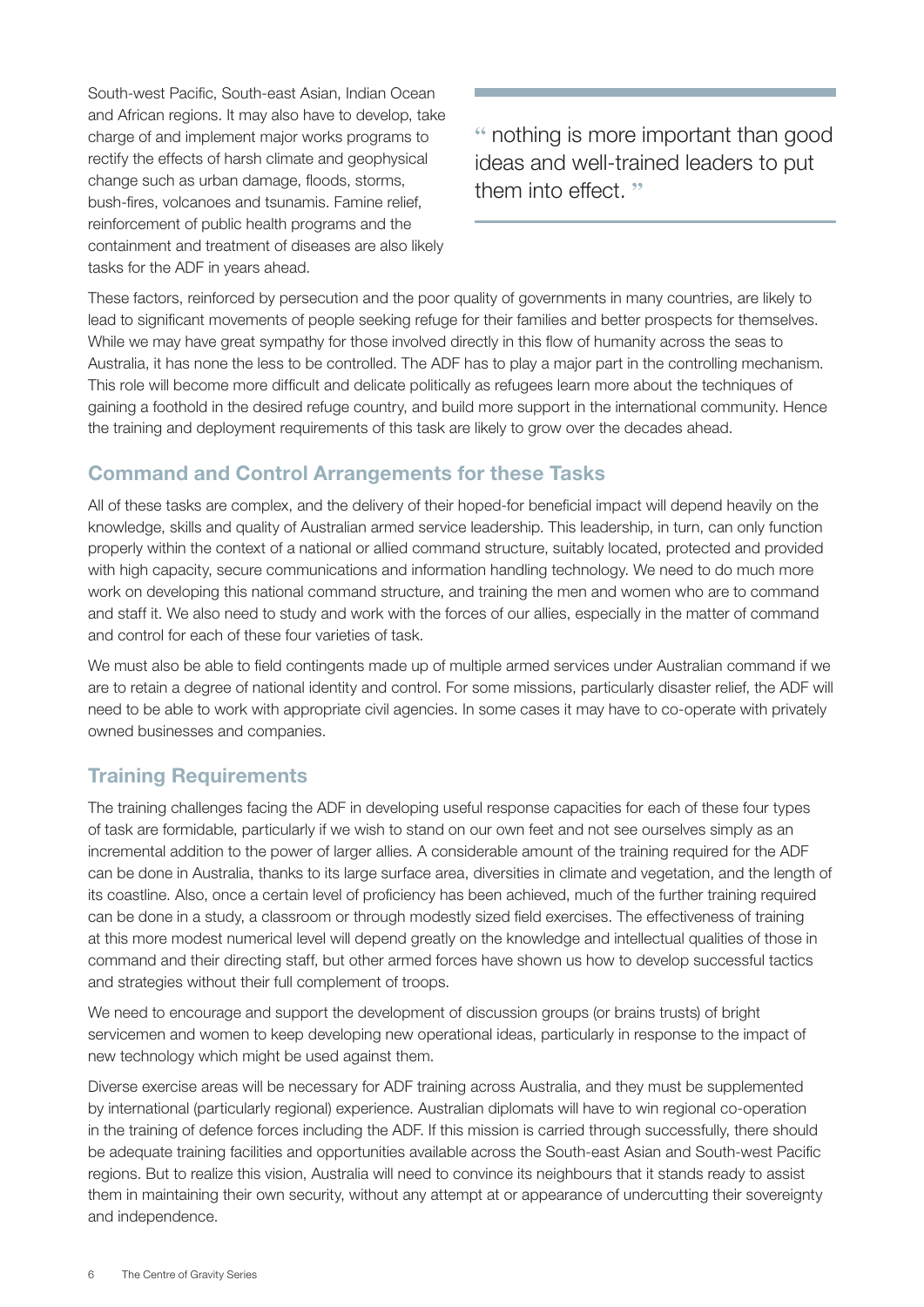#### Other Preparations for the Challenges

This focus on preparations of the armed forces must not ignore the political and social context in which future military operations will have to be conducted. Political leaders will need to develop their own expertise in commanding and administering the kinds of operations discussed above. Few politicians these days have personal experience of military operations, and those lacking in this dimension would be well advised to spend time with the ADF on exercises within Australia and internationally. They will need especially to be able to make their own assessments of the adequacy of our military leaders so that when replacements seem justified by poor results, our political leaders can select military successors wisely and confidently.

Government leaders need to be able to build and retain the support of the Australian people for whatever operations the ADF is committed to. This requirement calls for a dialogue in which other types of opinion leaders outside the major political parties will be involved. The roles of the research institutes and universities will be important in this regard. They will need to be drawn into the dialogue and listened to. The media also have a prominent part to play, and the government needs to help media specialists to do their job expertly, and not expect them simply to form a chorus of approval.

And there are many more specialised contributions to be made by people and agencies outside of the ADF which can assist the military's performance in operations, such as intelligence, communications, logistical support and industrial capacity. Space does not permit me to develop thoughts on these aspects of the ADF's future training and work, but they are complex and vital to our future security.

Finally there are the financial provisions that have to be made to pay for our security. Anyone who has studied Cabinet papers in the period since the Second World War knows what a powerful constraint finance has been on the long-term development of the ADF in times of peace. If we are going to have any serious capacities for being other than an appendage to the forces of the United States and other great powers, we are going to have to spend considerably more than we have been doing over the last two decades. Building the case for higher defence expenditure is a task for Government leaders, not the Defence Department or the ADF. The recent Defence White Paper is in many ways a very sensible document, but its objectives will not be reached without a more sustained national commitment to supporting the people, equipment and real-estate that the Force needs.

#### In Conclusion

The challenges ahead of the ADF in maintaining Australia's security and supporting international order will be diverse and formidable. As an independent nation, largely responsible for maintaining its own security, Australia has to accept these challenges and use the post-Afghanistan period to create a foundation on which we can base our security over the decades ahead. While the challenges will be testing, potential enemies will not face easy choices if we prepare ourselves well. Numbers of service personnel, the capability of their equipment and the strength of its financial support will all be important. But as history has shown, nothing is more important than good ideas and well-trained leaders to put them into effect.

#### POLICY RECOMMENDATIONS

Australia has to use the post-Afghanistan period to create a foundation on which we can base our security over the decades ahead. The ADF needs to focus on raising the costs of major power aggression, while sustaining counter insurgency, coalition and disaster relief skills. Significantly higher spending will be required to ensure national security, though building the public case is a task for Government leaders not the Defence Department or the ADF.